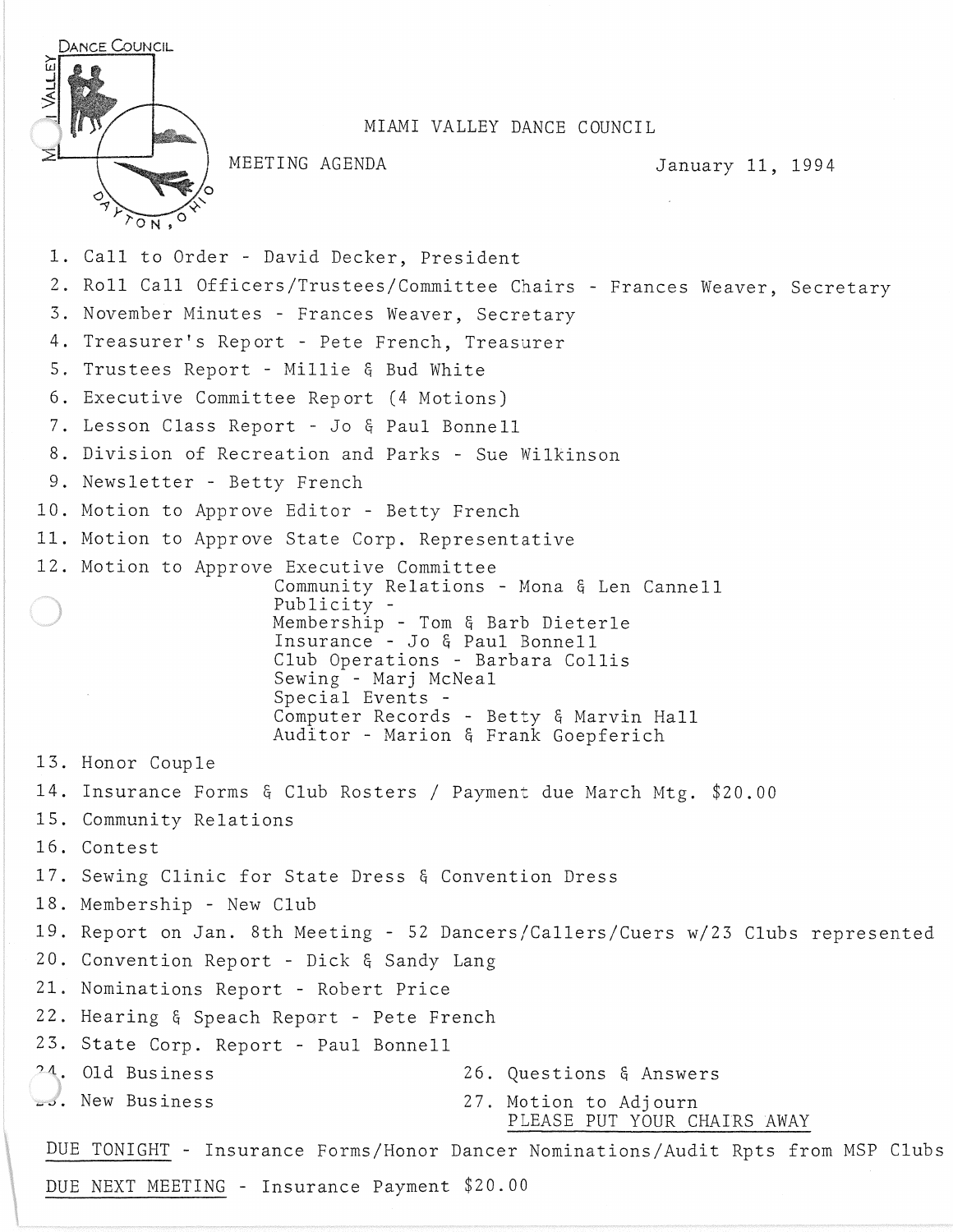B. melhursk

## *Miami Valley Dance Council*

|                                   | 1992             |               | 1993             |               |              |
|-----------------------------------|------------------|---------------|------------------|---------------|--------------|
|                                   | <b>FULL YEAR</b> |               | <b>FULL YEAR</b> | <b>ACTUAL</b> |              |
|                                   | <b>BUDGET</b>    | <b>ACTUAL</b> | <b>BUDGET</b>    | <b>PERIOD</b> | YEAR-TO-DATE |
| <b>BALANCE AS OF:</b>             | Nov 10, 1993     |               |                  | \$1,444.25    |              |
| <b>RECEIPTS:</b>                  | \$16,700.00      | \$16,846.43   | \$14,460.00      | \$1,423.90    | \$10,145.58  |
| GEMoney transfer of principal     |                  |               |                  | \$1,000.00    | \$5,400.00   |
| Reduce for tfr. counted as income |                  |               |                  | \$0.00        | \$0.00       |
| DISBURSEMENTS:                    |                  |               |                  |               |              |
| <b>EDUCATION</b>                  | \$5,770.00       | \$5,977.60    | \$5,625.00       | \$1,068.10    | \$5,313.76   |
| <b>PUBLICITY</b>                  | \$7,725.00       | \$6,694.93    | \$4.175.00       | \$755.00      | \$3,037.43   |
| <b>HONORS &amp; BADGES</b>        | \$2,005.00       | \$2,054.59    | \$2,105.00       | \$15.06       | \$1,762.08   |
| <b>COMMUNICATIONS</b>             | \$1,680.00       | \$1,583.39    | \$1,755.00       | \$218.47      | \$1,630.13   |
| <b>MISCELLANEOUS</b>              | \$3,770.00       | \$4,859.26    | \$5,075.00       | \$785.61      | \$3,695.62   |
| <b>TOTAL DISBURSE.:</b>           | \$20,950.00      | \$21,169.77   | \$18,735.00      | \$2.842.24    | \$15,439.02  |

BALANCE FORWARD:

\$1,025.91

| <b>TOTAL FUNDS AVAILABLE:</b>                                |             |
|--------------------------------------------------------------|-------------|
| Checking account                                             | \$1,025.91  |
| Certificate of deposit (Gem Savings)                         | \$20,000.00 |
| Certificate of deposit (Gem Savings)                         | \$20,000.00 |
| Certificate of deposit (Gem Savings)                         | \$12,000.00 |
| GEMoney Market Plus (Gem Savings)                            | \$6,026.56  |
| Certificate of deposit/1995 State Convention (Central Trust) | \$0.00      |
| Dec 31, 1993<br><b>TOTAL ALL FUNDS</b>                       | \$59,052.47 |

 $\bar{z}$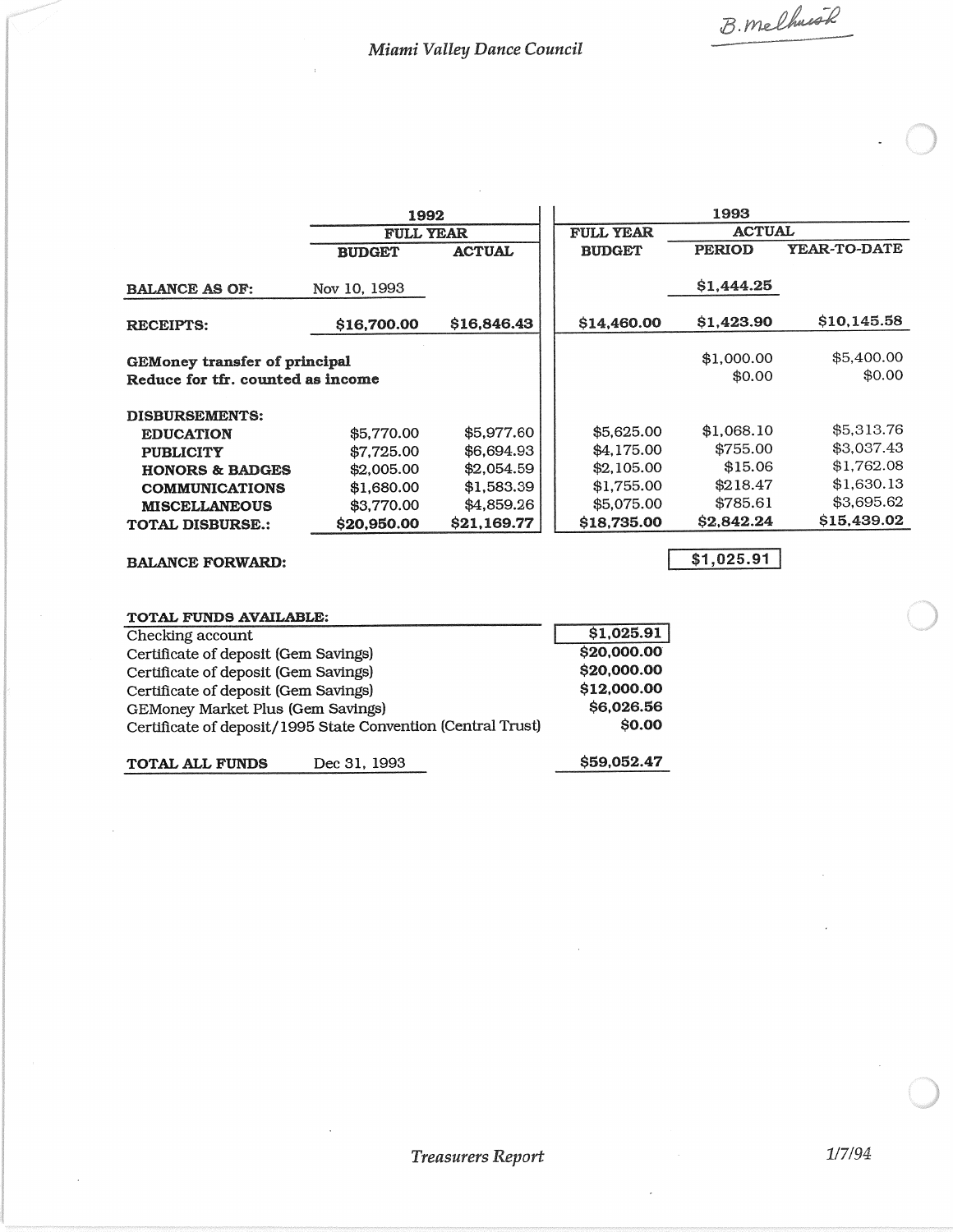|                                                                         | 1992             |               | 1993                              |                 |                      |  |
|-------------------------------------------------------------------------|------------------|---------------|-----------------------------------|-----------------|----------------------|--|
|                                                                         | <b>FULL YEAR</b> |               | <b>FULL YEAR</b><br><b>ACTUAL</b> |                 |                      |  |
|                                                                         | <b>BUDGET</b>    | <b>ACTUAL</b> | <b>BUDGET</b>                     | <b>PERIOD</b>   | <b>YEAR-TO-DATE</b>  |  |
| <b>BALANCE AS OF:</b>                                                   | Nov 10, 1993     |               |                                   | \$1,444.25      |                      |  |
| <b>RECEIPTS:</b>                                                        |                  |               |                                   |                 |                      |  |
| <b>Lesson Classes</b>                                                   | \$2,050.00       | \$2,353.30    | \$2,300.00                        | \$267.00        | \$1,375.00           |  |
| Plus Dances                                                             | \$1,300.00       | \$1,282.00    | \$1,400.00                        | \$0.00          | \$1,015.00           |  |
| Interest                                                                | \$4,200.00       | \$4,005.13    | \$3,700.00                        | \$390.90        | \$2,611.58           |  |
| Convention                                                              | \$2,600.00       | \$2,600.00    | \$2,600.00                        | \$0.00          | \$2,600.00           |  |
| Hearing & Speech                                                        | \$1,800.00       | \$1,709.50    | \$1,800.00                        | \$566.00        | \$566.00             |  |
| Childrens' Medical Center                                               |                  | \$987.00      | \$1,000.00                        | \$0.00          | \$1,063.00           |  |
| Club Insurance                                                          | \$450.00         | \$450.00      | \$460.00                          | \$0.00          | \$450.00             |  |
| Other                                                                   | \$4,300.00       | \$3,459.50    | \$1,200.00                        | \$200.00        | \$465.00             |  |
| <b>TOTAL RECEIPTS:</b>                                                  | \$16,700.00      | \$16,846.43   | \$14,460.00                       | \$1,423.90      | \$10,145.58          |  |
| Transfer of principal-from savings<br>Reduce for tfr. counted as income |                  |               |                                   | \$1,000.00      | \$5,400.00<br>\$0.00 |  |
| <b>DISBURSEMENTS:</b><br><b>EDUCATION:</b>                              |                  |               |                                   |                 |                      |  |
| <b>Lesson Classes</b>                                                   | \$4,200.00       | \$4,467.01    | \$3,900.00                        | \$914.60        | \$4,050.17           |  |
| <b>Plus Dances</b>                                                      | \$1,100.00       | \$1,089.75    | \$1,070.00                        | \$0.00          | \$764.62             |  |
| Travel - Delegates                                                      | \$275.00         | \$233.75      | \$275.00                          | \$93.50         | \$308.50             |  |
| Leadership                                                              | \$175.00         | \$167.09      | \$350.00                          | \$60.00         | \$160.47             |  |
| Other                                                                   | \$20.00          | \$20.00       | \$30.00                           | \$0.00          | \$30.00              |  |
| <b>TOTAL</b>                                                            | \$5,770.00       | \$5,977.60    | \$5,625.00                        | \$1,068.10      | \$5,313.76           |  |
| <b>PUBLICITY:</b>                                                       |                  |               |                                   |                 |                      |  |
| Printing                                                                | \$1,500.00       | \$1,428.50    | \$1,650.00                        | \$465.00        | \$1,320.00           |  |
| Conventions                                                             | \$0.00           | \$226.02      | \$0.00                            | \$0.00          | \$0.00               |  |
| Demos                                                                   | \$750.00         | \$386.15      | \$850.00                          | \$90.00         | \$735.06             |  |
| <b>Community Relations</b>                                              | \$25.00          | \$0.00        | \$25.00                           | \$0.00          | \$0.00               |  |
| <b>Special Events</b>                                                   | \$4,400.00       | \$3,210.83    | \$150.00                          | \$0.00          | \$176.49             |  |
| Other                                                                   | \$1,050.00       | \$1,443.43    | \$1,500.00                        | \$200.00        | \$805.88             |  |
| <b>TOTAL</b>                                                            | \$7,725.00       | \$6,694.93    | \$4,175.00                        | \$755.00        | \$3,037.43           |  |
| <b>HONORS &amp; BADGES:</b>                                             |                  |               |                                   |                 |                      |  |
| Honors                                                                  | \$300.00         | \$340.00      | \$365.00                          | (\$5.00)        | \$179.00             |  |
| Friendship                                                              | \$275.00         | \$281.65      | \$300.00                          | (\$3.50)        | \$104.00             |  |
| Other                                                                   | \$40.00          | \$33.00       | \$40.00                           | \$0.00          | \$21.00              |  |
| Honor Cples/Dinner                                                      | \$1,200.00       | \$1,170.74    | \$1,200.00                        | \$23.56         | \$1,395.08           |  |
| Other                                                                   | \$190.00         | \$229.20      | \$200.00                          | \$0.00          | \$63.00              |  |
| <b>TOTAL</b>                                                            | \$2,005.00       | \$2,054.59    | \$2,105.00                        | \$15.06         | \$1,762.08           |  |
| <b>COMMUNICATIONS:</b>                                                  |                  |               |                                   |                 |                      |  |
| Pres./Council Mtgs.                                                     | \$125.00         | \$97.83       | \$125.00                          | \$22.47         | \$168.27             |  |
| Vice President                                                          | \$50.00          | \$25.15       | \$50.00                           | \$0.00          | \$0.00               |  |
| Treasurer                                                               | \$295.00         | \$254.70      | \$295.00                          | \$20.40         | \$221.77             |  |
| Secretary                                                               | \$150.00         | \$154.61      | \$175.00                          | \$56.59         | \$257.40             |  |
| Editor                                                                  | \$575.00         | \$578.21      | \$600.00                          | \$54.57         | \$406.51             |  |
| Telephone/Equipment                                                     | \$410.00         | \$407.89      | \$410.00                          | \$64.44         | \$541.18             |  |
| Other                                                                   | \$75.00          | \$65.00       | \$100.00                          | \$0.00          | \$35.00              |  |
| <b>TOTAL</b>                                                            | \$1,680.00       | \$1,583.39    | \$1,755.00                        | <b>\$218.47</b> | \$1,630.13           |  |

 $\mathcal{L}(\mathcal{A})$  .